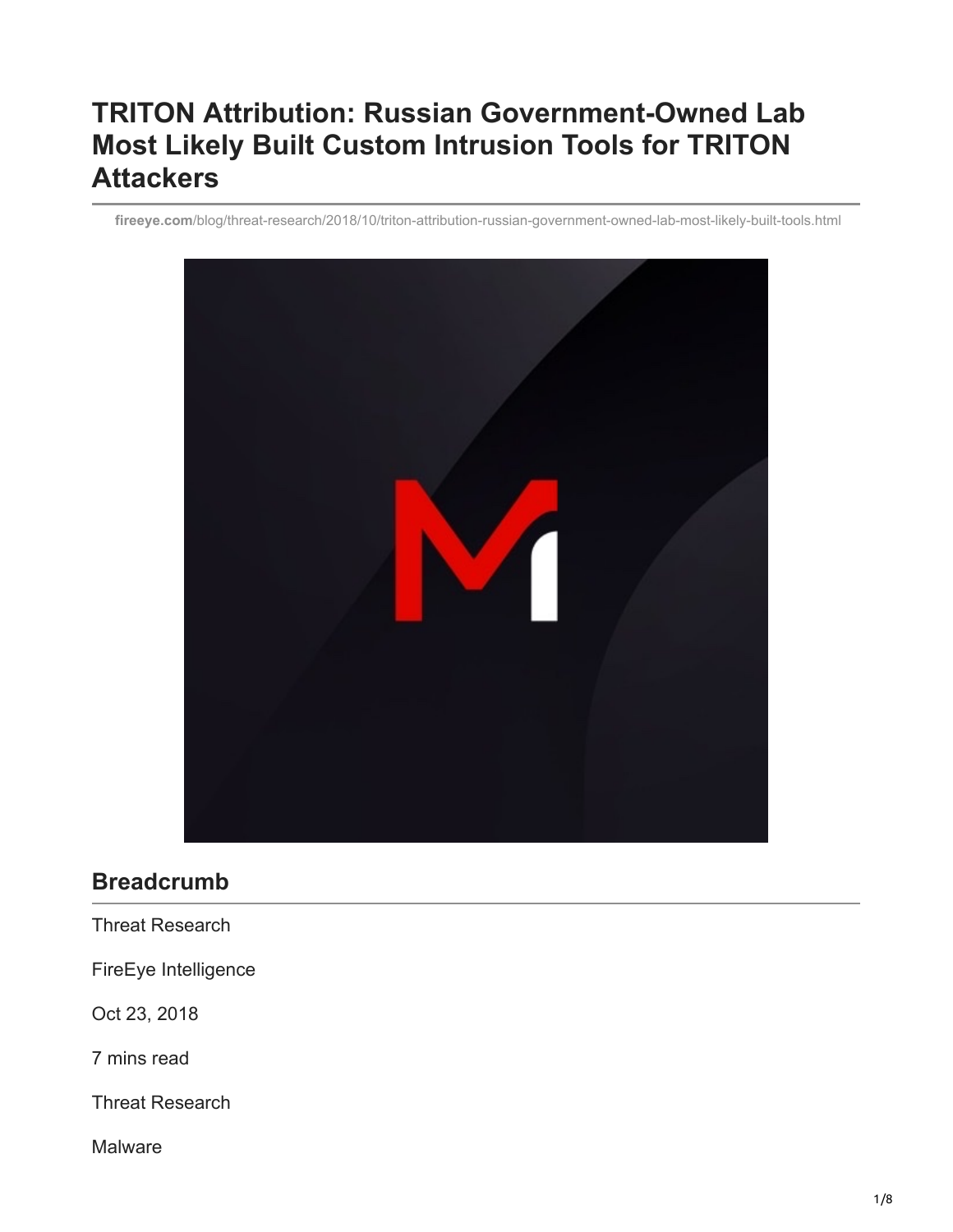## **Overview**

In a previous blog post we detailed the [TRITON intrusion](https://www.fireeye.com/blog/threat-research/2017/12/attackers-deploy-new-ics-attack-framework-triton.html) that impacted industrial control systems (ICS) at a critical infrastructure facility. We now track this activity set as TEMP.Veles. In this blog post we provide additional information linking TEMP.Veles and their activity surrounding the TRITON intrusion to a Russian government-owned research institute.

TRITON Intrusion Demonstrates Russian Links; Likely Backed by Russian Research Institute

FireEye Intelligence assesses with high confidence that intrusion activity that led to deployment of TRITON was supported by the Central Scientific Research Institute of Chemistry and Mechanics (CNIIHM; a.k.a. ЦНИИХМ), a Russian government-owned technical research institution located in Moscow. The following factors supporting this assessment are further detailed in this post. We present as much public information as possible to support this assessment, but withheld sensitive information that further contributes to our high confidence assessment.

- 1. FireEye uncovered malware development activity that is very likely supporting TEMP.Veles activity. This includes testing multiple versions of malicious software, some of which were used by TEMP.Veles during the TRITON intrusion.
- 2. Investigation of this testing activity reveals multiple independent ties to Russia, CNIIHM, and a specific person in Moscow. This person's online activity shows significant links to CNIIHM.
- 3. An IP address registered to CNIIHM has been employed by TEMP.Veles for multiple purposes, including monitoring open-source coverage of TRITON, network reconnaissance, and malicious activity in support of the TRITON intrusion.
- 4. Behavior patterns observed in TEMP.Veles activity are consistent with the Moscow time zone, where CNIIHM is located.
- 5. We judge that CNIIHM likely possesses the necessary institutional knowledge and personnel to assist in the orchestration and development of TRITON and TEMP.Veles operations.

While we cannot rule out the possibility that one or more CNIIHM employees could have conducted TEMP.Veles activity without their employer's approval, the details shared in this post demonstrate that this explanation is less plausible than TEMP.Veles operating with the support of the institute.

## **Detail**

Malware Testing Activity Suggests Links between TEMP.Veles and CNIIHM

During our investigation of TEMP.Veles activity, we found multiple unique tools that the group deployed in the target environment. Some of these same tools, identified by hash, were evaluated in a malware testing environment by a single user.

*Malware Testing Environment Tied to TEMP.Veles*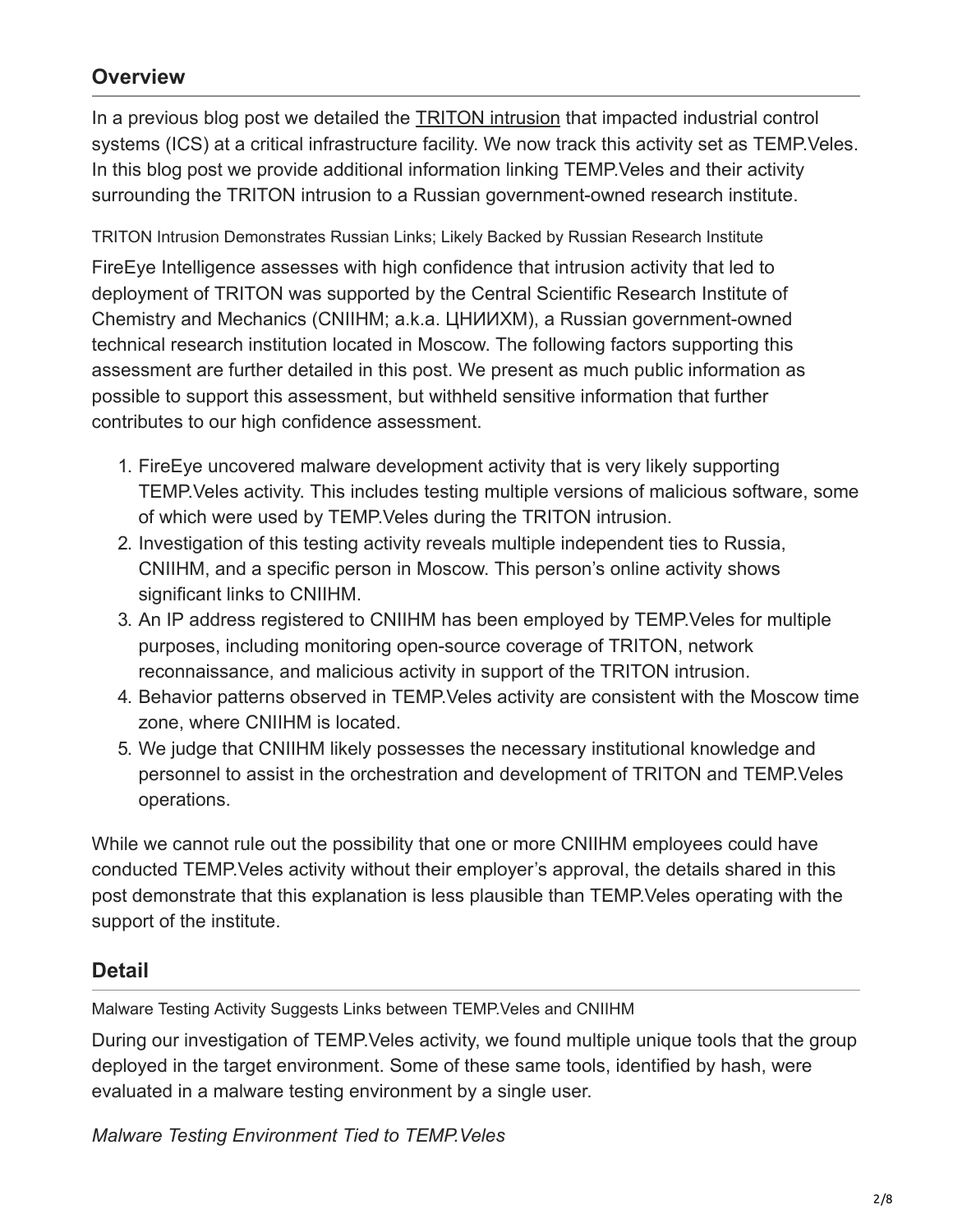We identified a malware testing environment that we assess with high confidence was used to refine some TEMP.Veles tools.

- At times, the use of this malware testing environment correlates to in-network activities of TEMP.Veles, demonstrating direct operational support for intrusion activity.
	- Four files tested in 2014 are based on the open-source project, cryptcat. Analysis of these cryptcat binaries indicates that the actor continually modified them to decrease AV detection rates. One of these files was deployed in a TEMP.Veles target's network. The compiled version with the least detections was later retested in 2017 and deployed less than a week later during TEMP.Veles activities in the target environment.
	- TEMP.Veles' lateral movement activities used a publicly-available PowerShellbased tool, WMImplant. On multiple dates in 2017, TEMP.Veles struggled to execute this utility on multiple victim systems, potentially due to AV detection. Soon after, the customized utility was again evaluated in the malware testing environment. The following day, TEMP.Veles again tried the utility on a compromised system.
- The user has been active in the malware testing environment since at least 2013, testing customized versions of multiple open-source frameworks, including Metasploit, Cobalt Strike, PowerSploit, and other projects. The user's development patterns appear to pay particular attention to AV evasion and alternative code execution techniques.
- Custom payloads utilized by TEMP.Veles in investigations conducted by Mandiant are typically weaponized versions of legitimate open-source software, retrofitted with code used for command and control.

### *Testing, Malware Artifacts, and Malicious Activity Suggests Tie to CNIIHM*

Multiple factors suggest that this activity is Russian in origin and associated with CNIIHM.

- A PDB path contained in a tested file contained a string that appears to be a unique handle or user name. This moniker is linked to a Russia-based person active in Russian information security communities since at least 2011.
	- The handle has been credited with vulnerability research contributions to the Russian version of Hacker Magazine (хакер).
	- According to a now-defunct social media profile, the same individual was a professor at CNIIHM, which is located near Nagatinskaya Street in the Nagatino-Sadovniki district of Moscow.
	- Another profile using the handle on a Russian social network currently shows multiple photos of the user in proximity to Moscow for the entire history of the profile.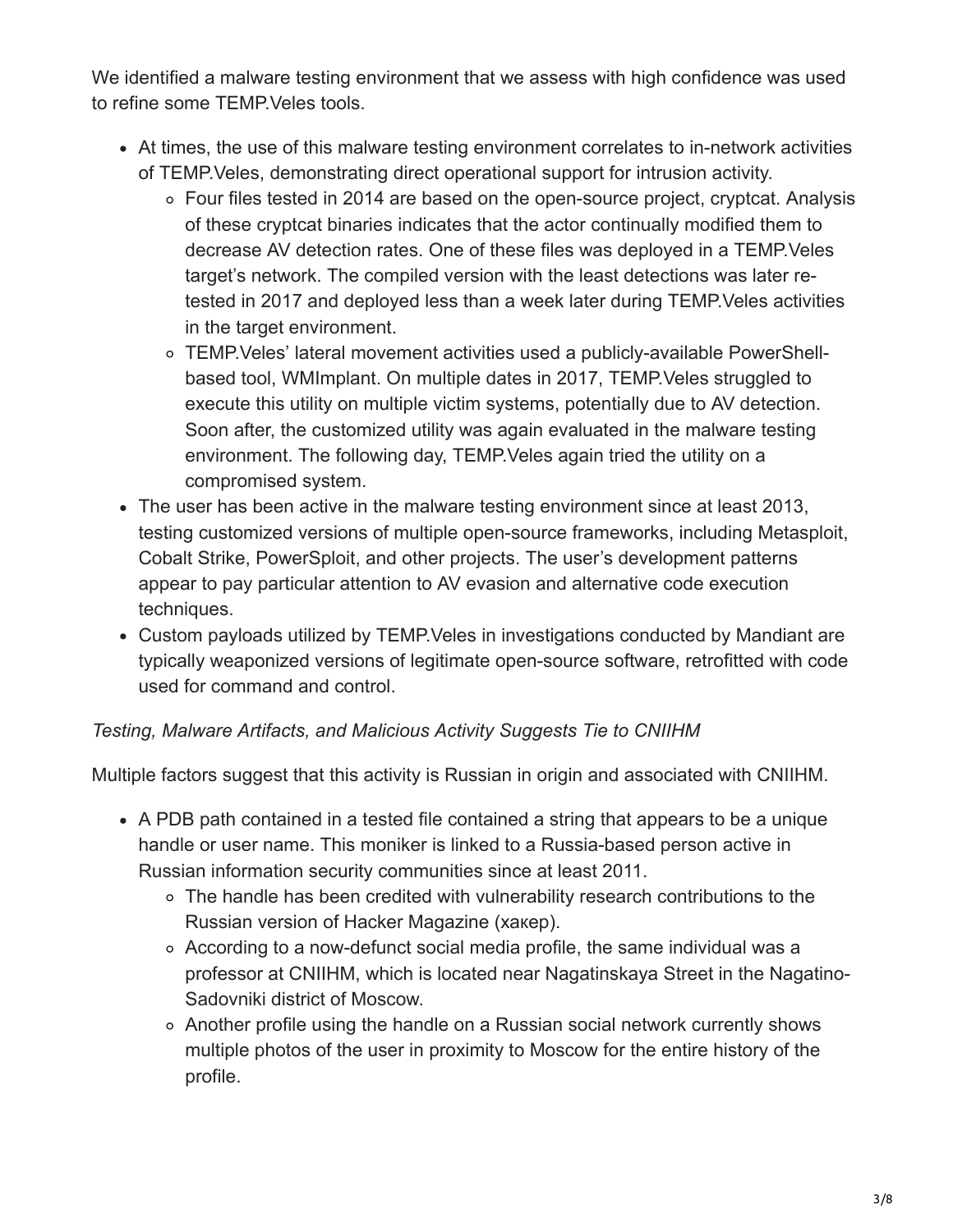- Suspected TEMP. Veles incidents include malicious activity originating from 87.245.143.140, which is registered to CNIIHM.
	- This IP address has been used to monitor open-source coverage of TRITON, heightening the probability of an interest by unknown subjects, originating from this network, in TEMP.Veles-related activities.
	- o It also has engaged in network reconnaissance against targets of interest to TEMP.Veles.
	- The IP address has been tied to additional malicious activity in support of the TRITON intrusion.
- Multiple files have Cyrillic names and artifacts.

**Heatmap of TRITON attacker operating hours, represented in UTC time** 

Figure 1: Heatmap of TRITON attacker operating hours, represented in UTC time Behavior Patterns Consistent with Moscow Time Zone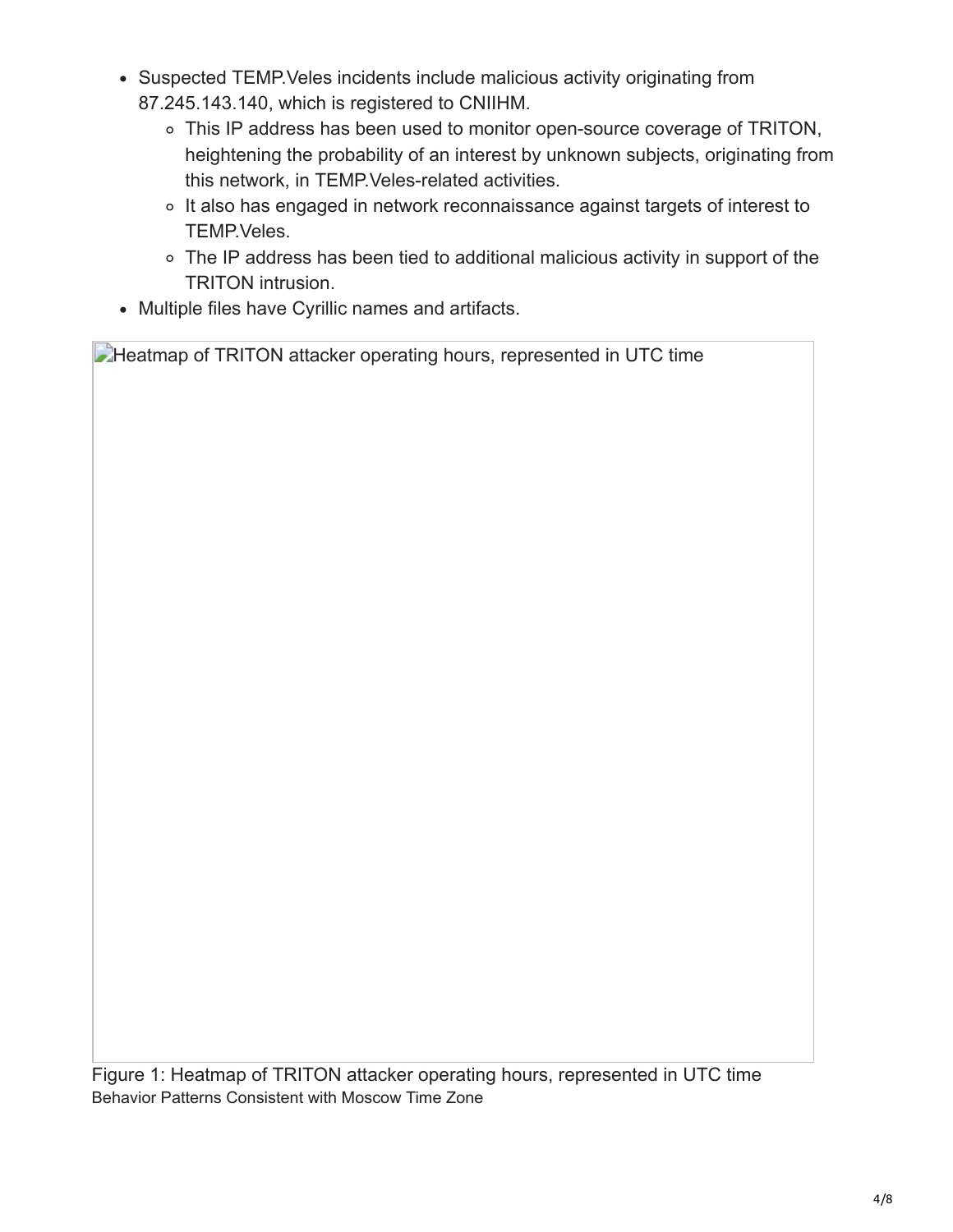Adversary behavioral artifacts further suggest the TEMP.Veles operators are based in Moscow, lending some further support to the scenario that CNIIHM, a Russian research organization in Moscow, has been involved in TEMP.Veles activity.

We identified file creation times for numerous files that TEMP.Veles created during lateral movement on a target's network. These file creation times conform to a work schedule typical of an actor operating within a UTC+3 time zone (Figure 1) supporting a proximity to Moscow.

**Modified service config** 

Figure 2: Modified service config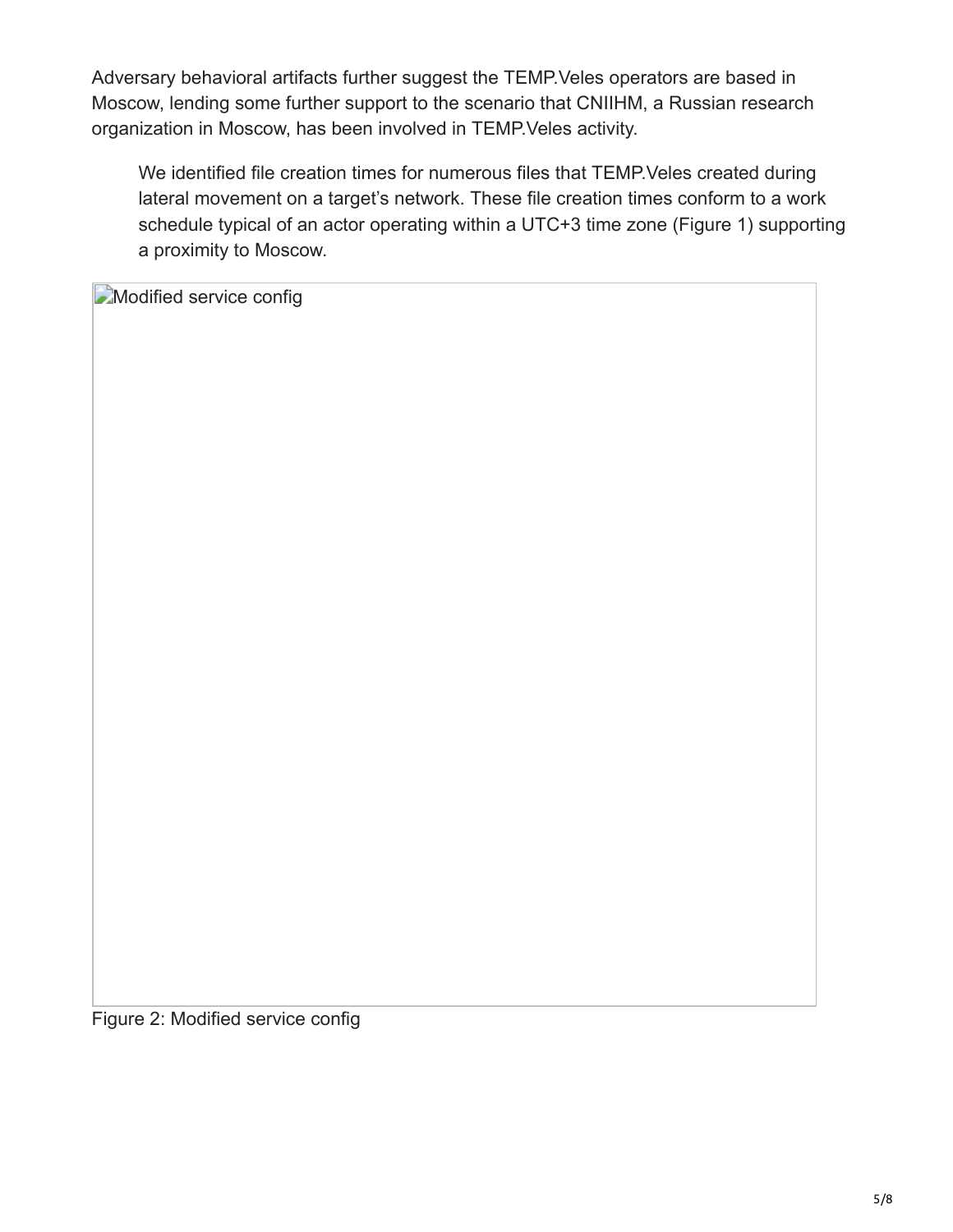Additional language artifacts recovered from TEMP.Veles toolsets are also consistent with such a regional nexus.

- A ZIP archive recovered during our investigations, schtasks.zip, contained an installer and uninstaller of CATRUNNER that includes two versions of an XML scheduled task definitions for a masquerading service 'ProgramDataUpdater.'
- The malicious installation version has a task name and description in English, and the clean uninstall version has a task name and description in Cyrillic. The timeline of modification dates within the ZIP also suggest the actor changed the Russian version to English in sequential order, heightening the possibility of a deliberate effort to mask its origins (Figure 2).

**Central Research Institute of Chemistry and Mechanics (CNIIHM) (Google Maps)** 

Figure 3: Central Research Institute of Chemistry and Mechanics (CNIIHM) (Google Maps) CNIIHM Likely Possesses Necessary Institutional Knowledge and Personnel to Create TRITON and Support TEMP.Veles Operations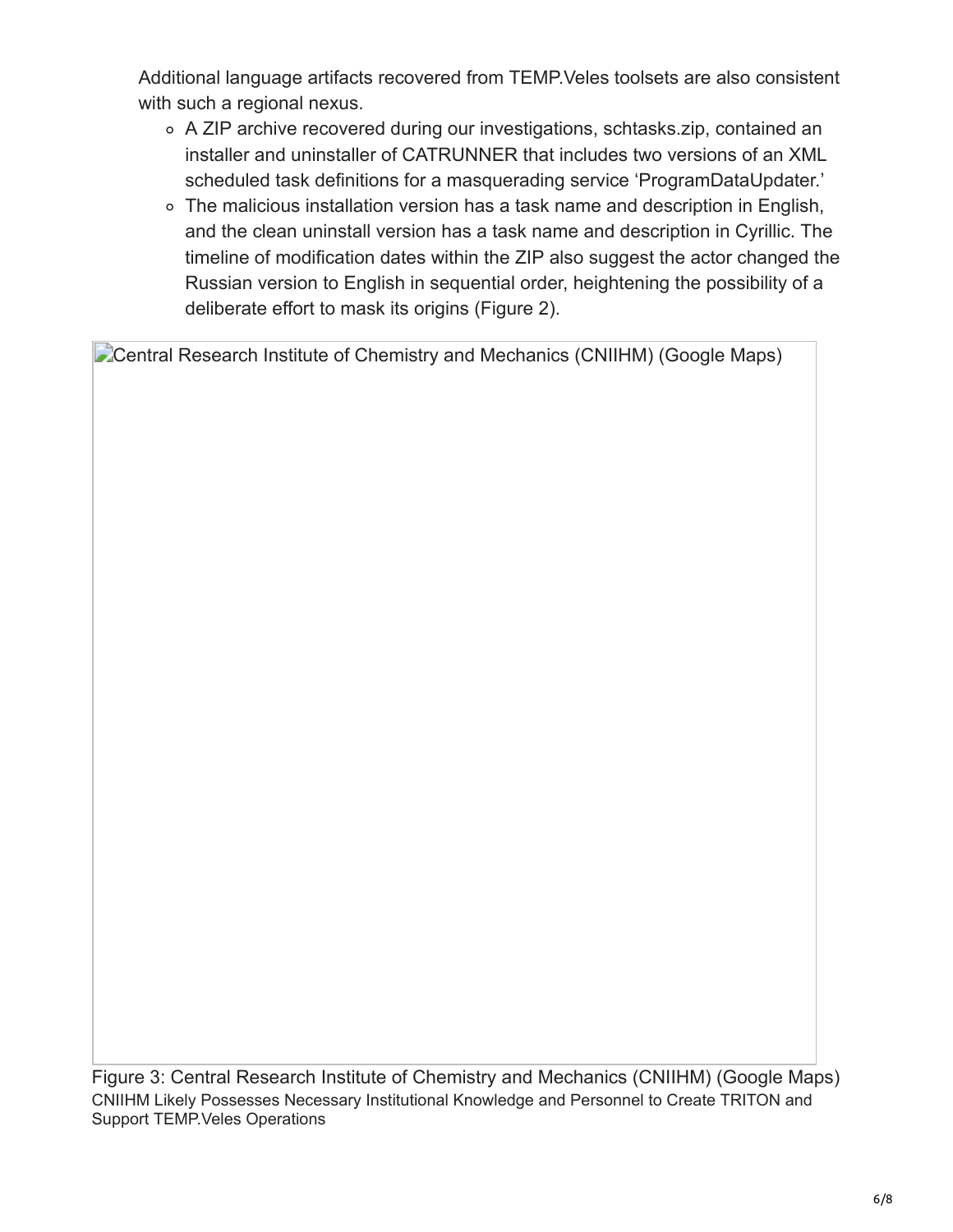While we know that TEMP.Veles deployed the TRITON attack framework, we do not have specific evidence to prove that CNIIHM did (or did not) develop the tool. We infer that CNIIHM likely maintains the institutional expertise needed to develop and prototype TRITON based on the institute's self-described mission and other public information.

- CNIIHM has at least two research divisions that are experienced in critical infrastructure, enterprise safety, and the development of weapons/military equipment:
	- The Center for Applied Research [creates](https://web.archive.org/web/20180216050244/http:/cniihm.ru:80/about/napravlenie/tspr/) means and methods for protecting critical infrastructure from destructive information and technological impacts.
	- The Center for Experimental Mechanical Engineering [develops](https://web.archive.org/web/20180205043945/http:/cniihm.ru:80/about/napravlenie/tsemash/) weapons as well as military and special equipment. It also researches methods for enabling enterprise safety in emergency situations.
- CNIIHM officially [collaborates](https://web.archive.org/web/20180317065353/http:/cniihm.ru/) with other national technology and development organizations, including:
	- The Moscow Institute of Physics and Technology (PsyTech), which specializes in applied physics, computing science, chemistry, and biology.
	- The Association of State Scientific Centers "Nauka," which coordinates 43 Scientific Centers of the Russian Federation (SSC RF). Some of its main areas of interest include nuclear physics, computer science and instrumentation, robotics and engineering, and electrical engineering, among others.
	- The Federal Service for Technical and Export Control (FTEC) which is responsible for export control, intellectual property, and protecting confidential information.
	- The Russian Academy of Missile and Artillery Sciences (PAPAH) which specializes in research and development for strengthening Russia's defense industrial complex.
- Information from a Russian recruitment [website](https://hh.ru/employer/920436), linked to CNIIHM's official domain, indicates that CNIIHM is also dedicated to the development of intelligent systems for computer-aided design and control, and the creation of new information technologies (Figure 4).